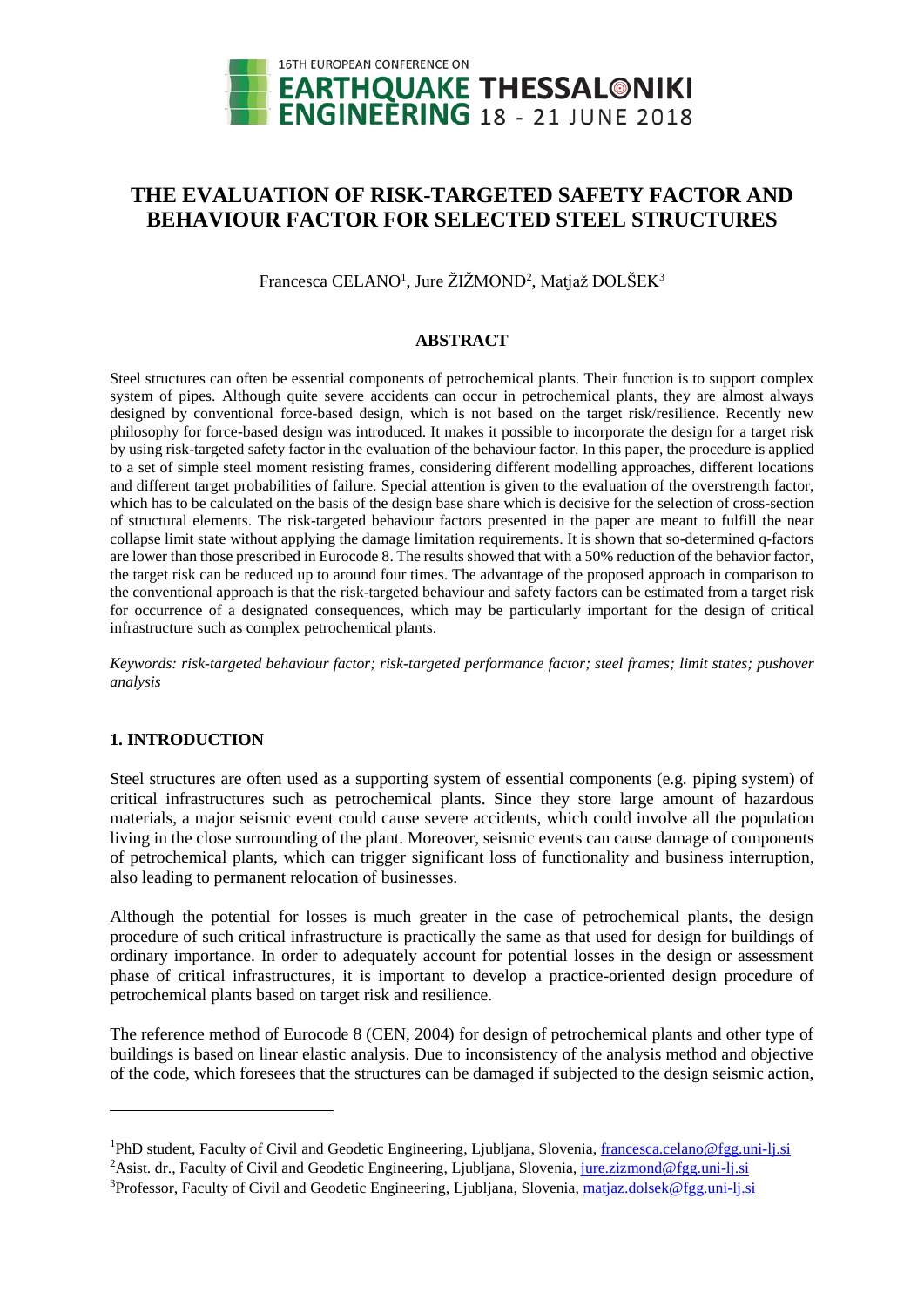it is necessary to approximately account for the limit-state deformation capacity and the cumulative energy dissipation capacity in the prediction of design seismic action, i.e. when the structure is not yet full defined. This issue is solved by introducing the concept of reduction of seismic forces. The same concept is prescribed in Eurocode 8 by introducing the behavior factor (CEN, 2004), which is described in book by Fardis et al. (2015). The concept of reduction of seismic forces was used for decades. For example, Fischinger & Fajfar (1990) defined the reduction factor as the product of overstrenght and ductility reduction factor. A similar proposal was made by Uang (1991). Recently, an innovative procedure for the calculation of risk-targeted behaviour factor was proposed by Žižmond & Dolšek (2014). The paper was rejected in Earthquake Engineering & Structural Dynamics, but practice-oriented solution was eventually published at 16WCEE (Žižmond and Dolšek 2017). In addition, a simplified model for risk-targeted safety factor was recently introduced by Dolšek et al. (2017), where the IMbased decision model for the verification of collapse safety based on  $\gamma_{\rm im}$  was proposed. Following this approach, a structure should be designed in such a way that the ratio between the risk-targeted seismic intensity causing a designated limit state and the  $\gamma_{im}$  is greater than the design value of seismic intensity used from seismic hazard map.

In this paper the concept of risk-targeted safety factor and the risk-targeted behaviour factor was implemented to selected steel structures in order to demonstrate its application also in the case when the design seismic action associated with significant damage state is not a decisive parameter for a structure. For simplicity, the application is made to regular moment resisting frames, while the procedure is general in terms of limit states and in terms of structures. Firstly, the investigated steel structures are described with an emphasize on the consideration of modelling uncertainties. Follows brief introduction to risk-targeted safety factor and behaviour factor according to notation used in Dolšek et al. (2017). In the second part of the paper the value of risk-targeted behaviour factor with consideration of different values of target risk is discussed based on the results of pushover analysis. The discussion also considers the impact of the consideration of the limit-state of damage limitation on the estimated value of risktargeted behaviour factor.

# **2. DESIGN AND MODELLING OF INVESTIGATED STEEL STRUCTURES**

# *2.1 Description of the investigated steel structures*

Three moment-resisting steel frames were analyzed. The frames were obtained from typical steel buildings designed by Tsitos et al. (2017) in accordance to Eurocode 3 (CEN, 2005) and Eurocode 8 (CEN, 2004). The investigated structures conform to current state-of-practice in Europe. They consist of interior gravity frames and lateral moment-resisting frames (MRF) located at the perimeter [\(Figure](#page-2-0)  [1a](#page-2-0)). The structures were designed taking into account a reference value of peak ground acceleration equal to 0.25g, type 1 design spectrum, soil type C and behavior factor equal to 6.5.

It has to be noted that the criterion for the damage limitation (DL) limit state governed the design of the structures. The limit value of the inter-storey drift was considered equal to 0.75% of the storey height. The HEB and IPE profiles were selected respectively for the columns and beams and steel S355 was used. The geometry of frames used in this study is shown in [Figure 1b](#page-2-0). For all three frames (6S3B, 3S3B, 3S5B) the height of ground storey is 4.5 m whereas the height of other storeys is 3.5 m. The span length is 6 m for all the frames (Tsitos et al. 2017).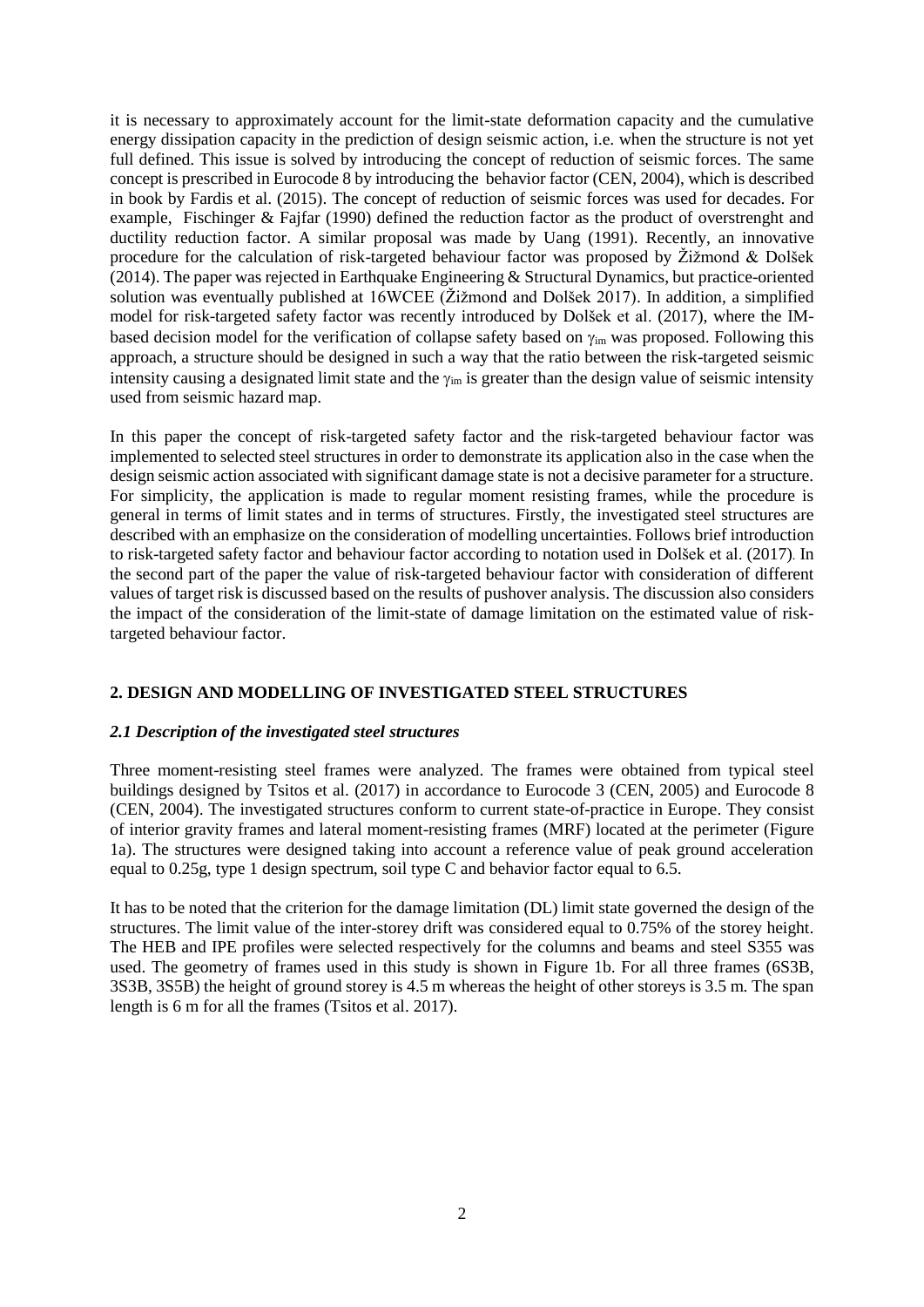

<span id="page-2-0"></span>Figure 1. (a) the plan view of the investigated steel moment resisting frames (MRFs) (Tsitos et al. 2017) and (b) the corresponding elevation view for three different configurations of the geometry of MRFs.

#### *2.2 Description of mathematical modelling*

Structural models used in the nonlinear analyses were consistent with the requirements of Eurocode 8. The mean material characteristics were therefore used. All the analyses were performed using OpenSees (McKenna & Fenves 2010). The columns were considered fixed at their base and all the beams were fully restrained at their ends. Diaphragm constraints were also used at each floor level. To simulate  $P - \Delta$  effects, a leaning column with additional gravity loads was connected to the frame by axially rigid beams pinned at both ends. The leaning column was pinned at its base in order not to affect the behavior of the frame. Geometric imperfections were modelled by introducing off-plane midpoints with an offset of  $L/1000$  in columns. In this way the buckling phenomenon is instigated and can be monitored. Distributed plasticity and lumped plasticity models were developed.

Distributed plasticity (DP) models, which are in this paper presented only for the purpose of comparison, were developed on the basis of models of eccentrically-braced frames provided by Tsitos et al. (2017). Beams and columns were modelled as ForceBeamColumn elements, each section was discretized into fibers and Steel02 material with isotropic strain hardening was used. In order to assess the element failure, a MinMax material was added in parallel for beams: the strain limit value was calibrated by Tsitos et al. (2017) and set equal to 0.021. For columns, instead, no ultimate point was defined.

The reference models in this study are the lumped plasticity models. In this case the flexural behaviour of the beams and columns was modelled by means of lumped plasticity elements, which consisted of an elastic element and two inelastic rotational hinges (defined by a moment-rotation relationship).

The inelastic hinges for beams were modeled with trilinear moment-rotation relationship (black line in Figure 2a). The yield moment  $M<sub>y</sub>$  was obtained by the bilinearization of the moment-curvature diagram, which was calculated by a fiber-based analysis for each section, using the same material of DP models. The yield rotation was expressed as  $\theta_y = M_y L_s / 3EI$ , where  $L_s$  is the shear length, assumed as half the span *L* , *E* is the Young modulus of the material and *I* is the moment of inertia of the section. A value of hardening ratio  $\alpha = 0.027$  (ratio between the post-yielding and the elastic slope) was assumed. This assumption was made on the basis of a sensitivity analysis, which was performed by considering a simple fiber model of one story and one bay, assigning the material Steel02 and by varying cross-section of the beam and the bay length. The hardening ratios obtained for different sections are presented in Figure 2b.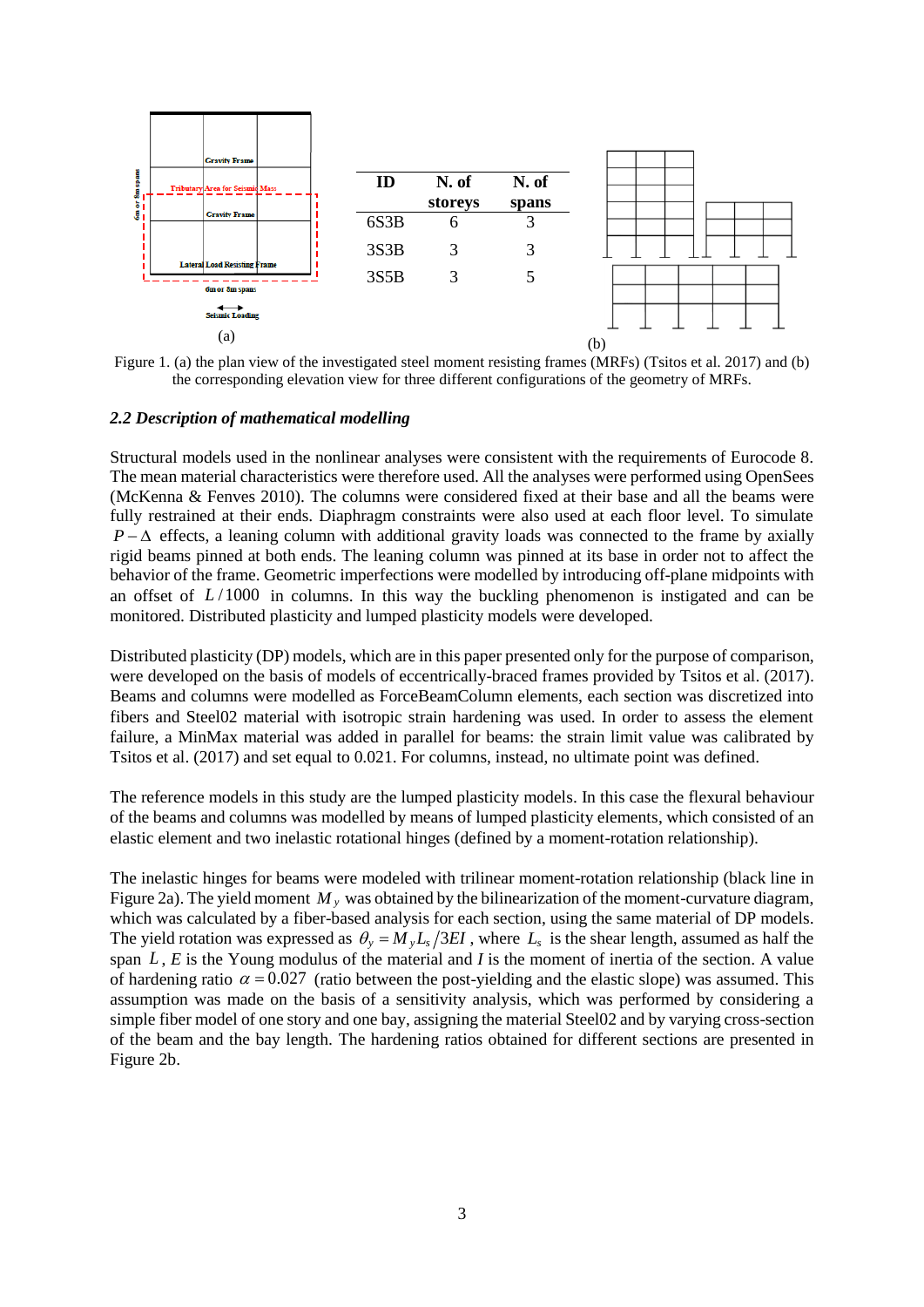

Figure 2. (a) Moment-rotation relationship for inelastic rotational hinges and (b) hardening ratios for different sections and lengths.

The capping rotation  $\theta_{cap}$  for beams was determined by taking into account the ratio between the near collapse rotation  $\theta_{NC}$  and the rotation at zero moment in the post capping range. This ratio was assumed equal to 1.5. The near collapse  $\theta_{NC}$  was estimated by means of proposal of EC8-3, which defines that  $\theta_{NC}$  is equal to 8 times yield chord rotation. The moment corresponding to  $\theta_{NC}$  was related to a 20% drop in the member's peak strength (Mergos & Beyer 2014). Further studies will involve more complex capacity models. However, the so obtained moment-rotation relationship resulted to be quite similar to that obtained by fiber analysis with consideration of MinMax material.

The lumped plasticity elements of the columns were modeled using two different approaches:

- Approach A was based on a trilinear moment-rotation relationship in the rotational inelastic hinges. The axial force from gravity load was considered in the evaluation of yield moment. The hardening ratio was assumed to be equal to *0.027*. Capping rotation and near collapse rotation were defined using the same approach as for the beams (Figure 2a).
- Approach B was based on a bilinear moment-rotation relationship in the rotational inelastic hinges. The first branch of bilinear curve is the same as the first branch of trilinear. The second branch, instead, starts at yielding point and intersects the capping point of trilinear momentrotation relationship (Figure 2a). In such way, softening behavior was not modeled. It was assumed that NC rotation of this backbone corresponds to NC rotation of trilinear backbone. Note that such approach follows the behavior of the distributed plasticity (DP) models.

A simplified modelling of the panel zones was used in the model, since it is beyond the scope of this study to analyze the specific behavior of beam-column connections. However, the impact of modelling of panel zones was investigated by defining two different models: Lumped plasticity model with Rigid links (LR), in which panel zones were considered as rigid and modelled by rigid links at beams and columns ends, and Lumped plasticity model (L) for which rigid links were neglected. It can be assumed that the model with consideration of rigid links is more realistic, but the complexity of the model and the computational effort was significantly increased. Such a model requires the definition of four nodes for each element and additional grid nodes, as illustrated in [Figure 3.](#page-3-0) The set of investigated models is summarized in Table1.



Table 1. Model IDs and first fundamental period for lumped plasticity models of frames

<span id="page-3-0"></span>Figure 3. Schematic representation of one element of the LR model

| Model | $T_1[s]$ |      |      |  |
|-------|----------|------|------|--|
| ID    | 6S3B     | 3S3B | 3S5B |  |
| LR-A  |          |      | 0.78 |  |
| LR-B  | 1.10     | 0.79 |      |  |
| $L-A$ |          |      |      |  |
| L-B   | 1.25     | 0.88 | 0.87 |  |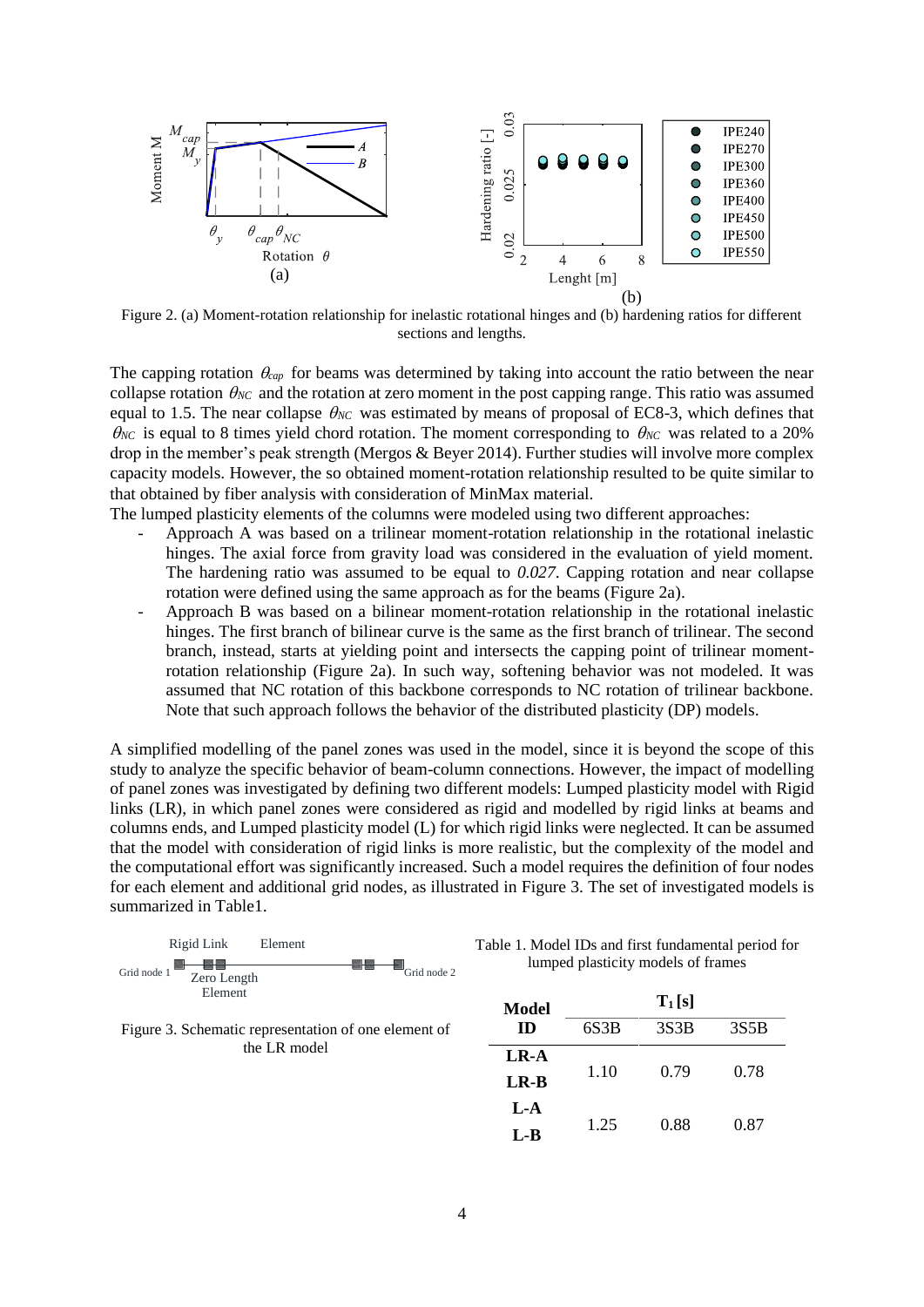#### *2.3 Pushover analysis and near collapse limit state of structures*

In order to assess the strength and the deformation capacity associated with the near collapse limit state of the structures, the sets of models presented in Table 1 were analyzed using conventional pushover analysis. All pushover analyses were performed by consideration of the invariant lateral forces which corresponded to the product of the storey masses and the first vibration mode ("modal" pattern). Pushover curves for frame 6S3B without consideration of rigid links are presented in Figure 4a for lumped plasticity model A and B. The pushover curve for distributed plasticity (DP) model is also added. It can be seen that the pushover curves for L models match well with the pushover curve for DP model. Pushover curve for the L-B model is practically equal to the pushover curve for DP model, since the strategy for modelling of columns was the same for both cases. On the other hand, the softening in the pushover curve of the model L-A is observed at top displacement which is about 20% smaller than the corresponding displacement of the model DP or L-B.

The twelve pushover curves (4 models for each of the 3 MRFs) are presented in Figure 4. It was assumed that the NC limit state of structure occurs when the NC rotation is observed in all the column of one storey (red dot on curves for LR-B models). The ratios between the NC displacement and the height of the structure is around 5% for the six storey frame (6S3B) and 8% for both variants of three storey frames (3S3B, 3S5B). Note that the NC collapse displacement corresponds to a drop in the peak strength between the 25% and 35%.



Figure 4. (a) Pushover curves for MRF 6S3B using distributed (DP) and lumped plasticity models (L-A, L-B) and (b) pushover curves with indication of NC point for LR-B models.

## **3. RISK-TARGETED APPROACH FOR DESIGN OF STRUCTURES**

The protection of human lives with an adequate reliability is the fundamental objective when designing a structure of ordinary importance. In the Eurocode this objective is satisfied if a structure is designed taking into account all requirements of the code. For the design of structurs according to the Eurocode 8, the force-based design using linear-elastic analysis is the most used approach. One of the most important parameters in the design is the reduction factor (in Eurocode 8 termed as behaviour factor) which takes into account the ability of the inelastic behaviour of structure during strong earthquakes. According to the Eurocode 8 the behaviour factor (*q* factor) is used to reduce the seismic forces corresponding to design intensity which, in the case of ordinary buildings, corresponds to a return period of 475 years. However, the structures have to withstand a seismic intensity which is several times higher than the intensity corresponding to 475 years return period to be enough safety (Dolšek et al. 2017). In Eurocode 8 the additional safety is provided by prescribing values of *q* factor several times smaller than the product of overstrength and ductility reduction factor if the latter is related to NC limit state. Such an approach is necessary in order to achieve adequate collapse risk. However, in the case of petrochemical plants, the main objective for design of such complex infrastructure could be different than for the design of building of ordinary importance. Even so, the formulation of risk-targeted behaviour factor can still be applied to such problems, by realizing that the resilience of petrochemical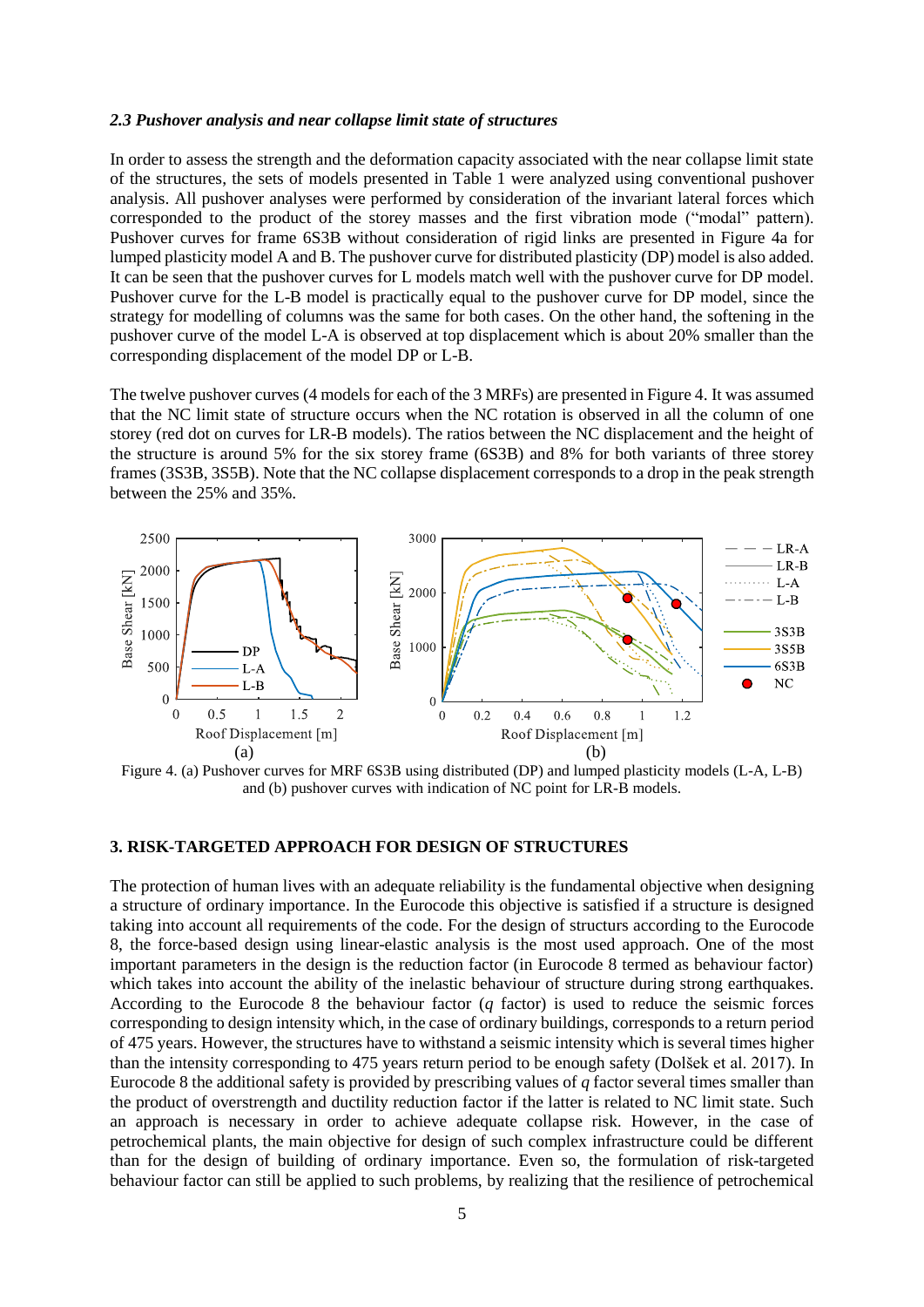plants can be controlled by an adequate definition of limit states with corresponding target risk. For the sake of simplicity, this general formulation is omitted in this paper, but, in the following, the theoretical background for the estimation of risk-targeted safety factor and risk-targeted behaviour factor related to target collapse risk is briefly presented.

In risk-targeted design it is assumed that the performance of a structure is adequate if:

$$
P_t \ge P_C \tag{1}
$$

where  $P_t$  is the target probability of collapse and  $P_c$  is the probability of collapse, which can be calculated by using the risk equation (Jalayer, 2003; Bradley and Dhakal, 2008; Lazar and Dolšek, 2014):

$$
P_C \approx \lambda_C = \int_0^\infty P(C \mid S = S_a) \cdot \left| \frac{dH(S_a)}{dS_a} \right| \cdot dS_a \tag{2}
$$

where S is a random variable representing the seismic intensity measure (i.e. the spectral acceleration at the fundamental vibration period),  $P(C | S = S_a)$  is the collapse fragility function, and  $H(S_a)$  is the hazard function which expresses the annual rate of exceedance of  $S_a$ .

Since engineering practitioners are not familiar with the reliability-based verification format, it is convenient to use equation 2 in order to calculate the risk-targeted seismic intensity causing a designated limit state (i.e. collapse)  $S_{a,C,t}$ , and to define the risk-targeted safety factor (Dolšek et al. 2017):

$$
\gamma_{im} = \frac{S_{a,C,t}}{S_{a,TR}}
$$
 (3)

where  $S_{a,TR}$  is the spectral acceleration corresponding to a designated return period (i.e. *TR*=475 years in the case of buildings of ordinary importance) (Dolšek et al., 2017). The basis for calculation of  $S_{a,TR}$ are seismic design maps, while the  $S_{a,C,t}$  can be evaluated from numerical integration of equation 2 by assuming dispersion of spectral acceleration causing a designated limit state, by considering the hazard curve at the site and by satisfying equation 2 in such a way that  $P<sub>C</sub>$  is equal to the target risk. If the model for  $\gamma_{im}$  is defined, then equation 3 can be used for risk-targeted design checks using non-linear method of analysis.

In the force-based design, the spectral acceleration causing collapse cannot be estimated. Thus this issue is solved by introducing behaviour factor *q*. However, it has to be emphasized that the conventional deterministic approach for the definition of the behaviour factor (Fardis et al. 2015) cannot be used for the interpretation of the concept of the reduction of seismic forces in conjunction with the target collapse risk. This issue was solved by Žižmond and Dolšek (2017) by developing risk-targeted behaviour factor in closed-form:

$$
q = r_s \cdot r_\mu \cdot C_p \tag{4}
$$

where  $r_s$  is the overstrength factor,  $r_\mu$  is the ductility factor and  $C_p$  defines the correction factor due to the risk-targeted definition of the behaviour factor, which is equal to the inverse of  $\gamma_{im}$ . In the original formulation of the risk-targeted behaviour factor, which was rejected in earthquake Engineering & Structural Dynamics, the simplified solution for  $C_p$  was defined also in closed-form ( $\ddot{Z}$ ižmond & Dolšek, 2017). That solution was equal to the inverse of closed-form solution of  $\gamma_{_{im}}$  (Dolšek et al. 2017) presented in the proposal for Annex F of latest draft of Eurocode 8.

The equation 4 for the calculation of behaviour factor for specified target reliability has been included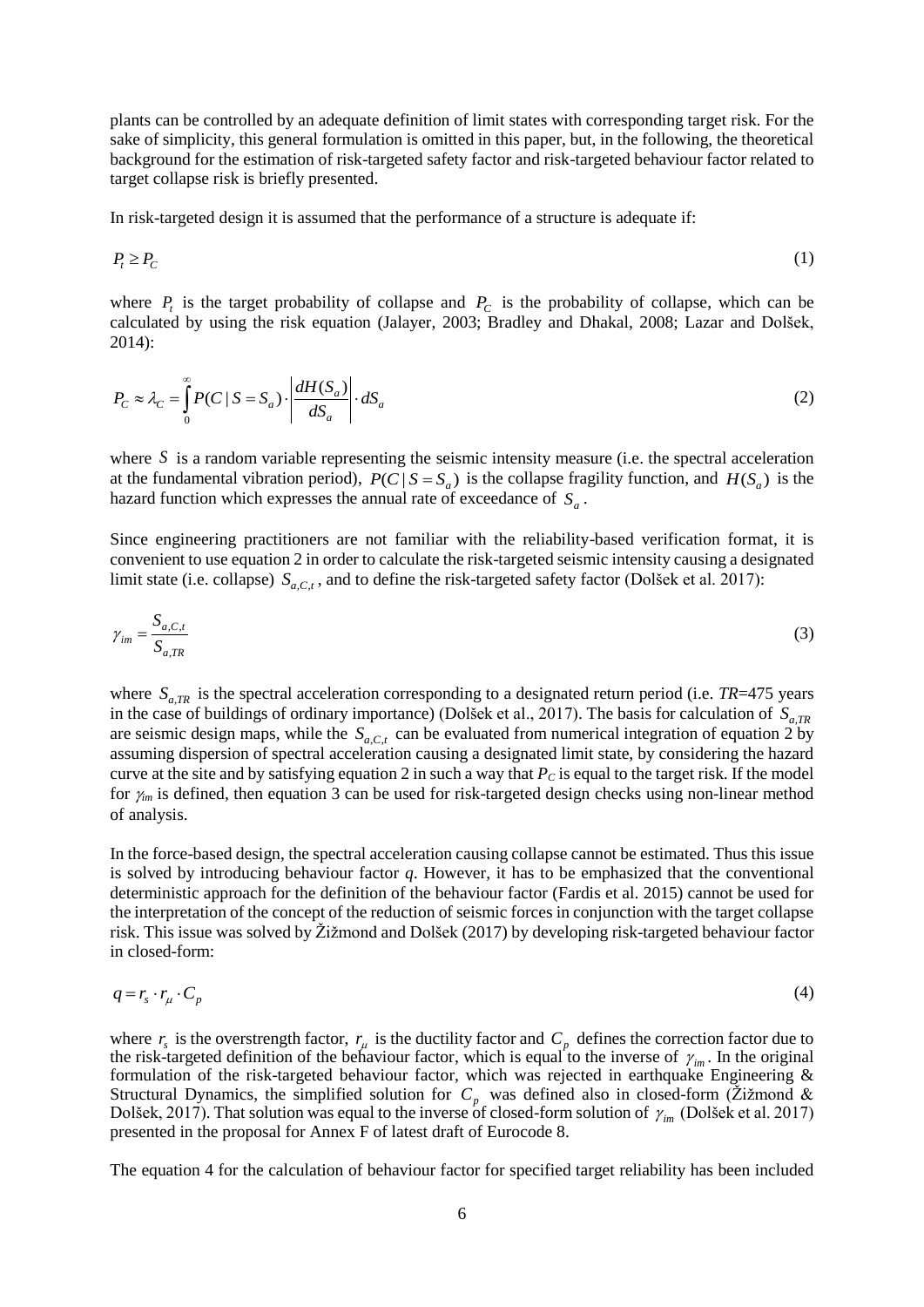in the new draft of Eurocode 8 using the following form (Dolšek et al. 2017):

$$
q_t = \frac{q_R q_S q_{NC}}{\gamma_{im}}\tag{5}
$$

where  $q_R$  and  $q_S$  account for overstrength,  $q_{NC}$  is the component of behavior factor accounting for the deformation capacity, energy dissipation capacity and the seismic response of the structure when measured to the NC limit state and  $\gamma_{im}$  is the risk-targeted safety factor as previously defined. Note that equation 5 is equivalent to equation 4 introduced and developed by Žižmond and Dolšek (2014).

In the equation 4, the overstrength factor  $r<sub>s</sub>$  represents the ratio between the yield force  $F<sub>y</sub>$  and the design base share corresponding to the first vibration mode  $F_{d1}$  ( $r_s = F_y/F_{d1}$ ), while the ductility reduction factor  $r_{\mu}$  (Žižmond and Dolšek 2014) is related to the near collapse limit state and given as the ratio between the available ductility  $\mu_{NC}$  associated with the NC limit state and inelastic displacement ratio  $C_1$  ( $r_\mu = \mu_{NC}/C_1$ ). The near-collapse ductility of structure can be estimated from pushover analysis since its definition is as  $\mu_{NC} = D_{NC}/D_y$ , where  $D_{NC}$  is the displacement on the pushover curve corresponding to the near collapse limit state, and *Dy* is the yield displacement obtained from idealized force-displacement relationship of the pushover curve.

For reader, who may not be familiar with the conventional definition of the behaviour factor, it may be interested to explain that the inelastic displacement ratio  $C_1$  is defined as the ratio between the displacement at the collapse of the nonlinear SDOF model  $(D_{NC}^*)$  and the displacement of the linear elastic SDOF model when subjected to  $S_{a, NC}$  ( $D_{e, NC}^*$ ) (see Žižmond and Dolšek 2014 or 2017). The median value of intensities causing collapse  $\tilde{S}_{aNC}$  can be obtained from results of incremental dynamic analyses on equivalent SDOF model [\(Figure](#page-8-0) 6b) using the hazard-consistent set of ground motions.  $D_{e,NC}^*$  is simply calculated as  $D_{e,NC}^* = S_{a,NC}/\omega^2$  where  $\omega^2$  is the radial frequency of the SDOF model.  $D_{NC}^*$  is determined from the force-displacement relationship of the SDOF model.

In the study presented in this paper, the above-described theory was used to estimate risk-targeted behaviour factors for typical steel MRFs. Overstrength factor and ductility reduction factor were evaluated on the basis of the pushover curves for lumped plasticity models of the structures presented in Section 2. Moreover, three different locations (Bologna, Ljubljana and Skopje) were considered for the evaluation of risk-targeted safety factor. These three sites were chosen because, according to European Seismic Hazard Map 2013 (Woessner et al., 2015), they are characterized by the same reference peak ground acceleration considered for the design of the structures (PGA=0.25 g), while the corresponding acceleration spectra did not match well.

#### *3.3 Calculation of risk-targeted safety factor*

The value of risk-targeted safety factor (equation 3) depends on the seismic hazard at the site of interest, the seismic intensity measure, the assumed value of the dispersion of collapse intensities  $S_a(T_1)$  and, of course, selected probability of collapse  $P_t$ . In order to investigate how these parameters affect the risktargeted safety factor, the  $\gamma_{im}$  was evaluated for target probability of collapse  $P_t$  between  $P_t = 5 \cdot 10^{-5}$ and  $P_t = 2 \cdot 10^{-4}$  and for the three selected sites (Bologna, Ljubljana and Skopje). It has to be emphasized that a more accurate result would be obtained if national seismic hazard was used. However, SHARE seismotectonic model is considered, since it covers all the European territory. In this way a proper comparison between all the sites can be made.

In order to assess the safety factor  $\gamma_{im}$ , the values of the spectral acceleration corresponding to the return period of 475 years and the risk-target spectral acceleration causing collapse of the structure  $S_{a,C,t}$  have to be calculated (equation 3). The  $S_{a,C,t}$  were calculated from numerical integration of equation 2. A lognormal distribution of the collapse fragility function  $P(C | S = S_a)$  was assumed. The logarithmic standard deviation was assumed equal to  $\beta = 0.4$  for all analyzed structures, as in (Dolšek et al. 2017). It should be noted that different structures and models have a different first vibration period, therefore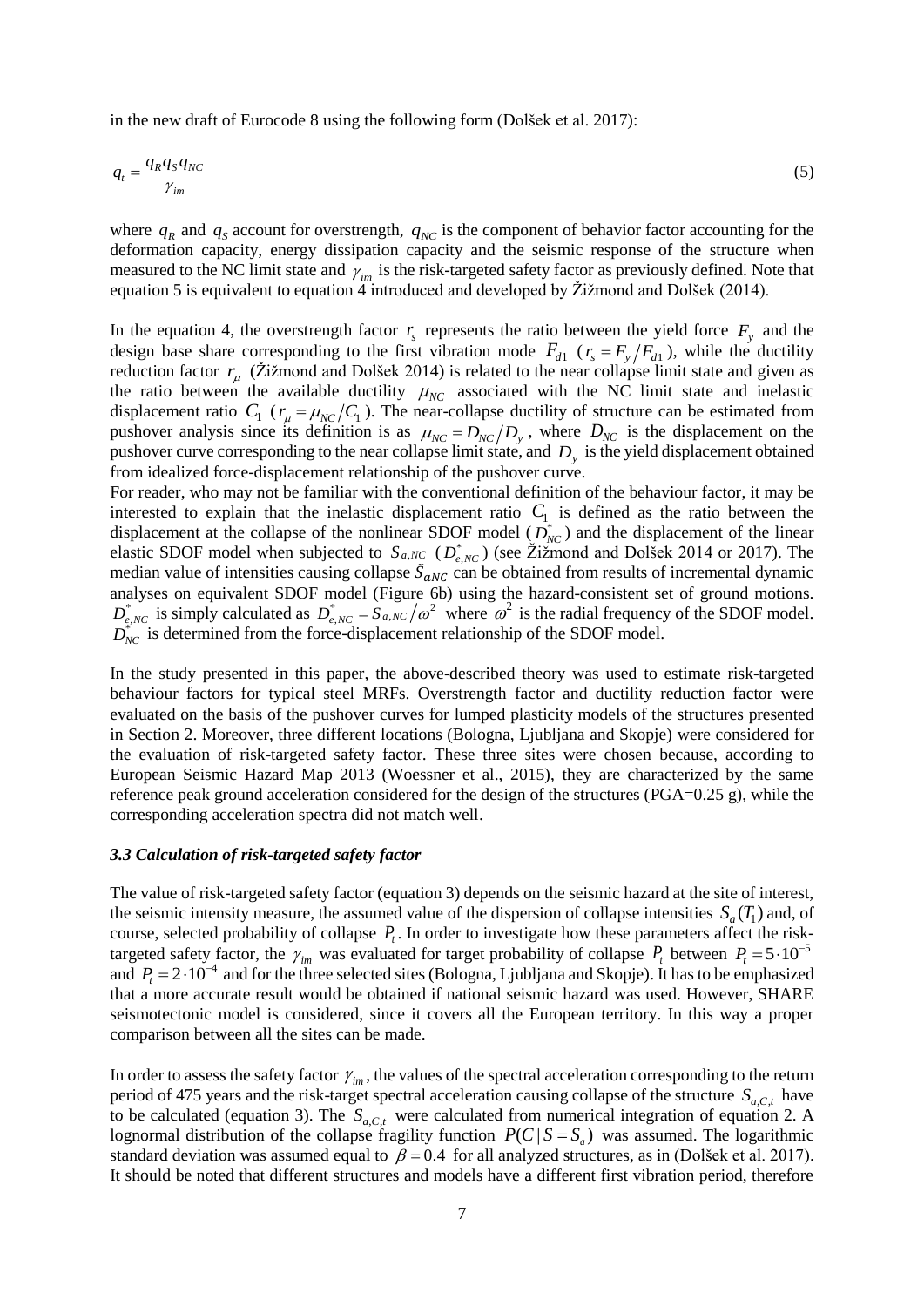many hazard curves have to be used for a proper calculation. As a consequence, different  $\gamma_{im}$  were obtained for the different previously defined MRFs. Note, however, that the values of  $S_{a,TR}$  were obtained directly from the type 1 spectrum (Eurocode 8), which was used for the design of the presented structures.

In Figure 5a the safety factor  $\gamma_{im}$  is plotted versus the target probability of failure for the different considered sites, structures and models. The higher is the vibration period, the greater is  $\gamma_{im}$ . For instance,  $\gamma_{im}$  from 4.5 to 4.9 for the site of Skopje and for a target probability  $P_t = 5 \cdot 10^{-5}$ . The  $\gamma_{im}$ always increases as the target probability of failure decreases: reducing *Pt* by a factor of 2, the increase of  $\gamma_{im}$  is between the 25% (for Ljubljana) and the 35% (for Bologna and Skopje). The  $\gamma_{im}$  vary between 5 and 2.5 for Bologna and Skopje and between 3.6 and 1.9 for Ljubljana. It can be noted that the values of  $\gamma_{im}$  are quite similar for Skopje and Bologna, while they are lower in the case of Ljubljana. This is firstly due to the slope of the hazard curve (Figure 5b for  $T_1 = 1.10s$ ), which for Ljubljana is greater than for the other two locations. Moreover, the value of  $S_{a,TR}$  used for the calculation is the same for the three sites, since the same spectrum from Eurocode 8 is considered, while the uniform hazard spectra show a slight difference in terms of  $S_a(T_I)$  between the sites, as shown in figure 5c for  $T_R$ =10000 years. However, it should be emphasized that the difference in the evaluated  $\gamma_{im}$  is the consequence of the differences in the seismic hazard of the three sites.



Figure 5. (a) risk-targeted safety factors  $\gamma_{im}$  for all three sites and for different values of target collapse risk, (b) the hazard curves  $(T_1=1.10s)$  and (c) hazard uniform spectra for Bologna, Ljubljana and Skopje

#### *3.4 Calculation of risk-targeted q-factor*

The risk-targeted behavior factor (equation 4) was calculated for all twelve analyzed models and three sites (Bologna, Ljubljana and Skopje). The yield forces  $F_y$  and ductilities  $\mu_{NC}$  were obtained from pushover curves, whereas the design base share corresponding to first vibration mode  $F_{d1}$  was calculated based on the period of the model of frame. The inelastic displacement ratio  $C_1$  used for the calculation of  $r_{\mu}$  was estimated from IDA analyses which was performed by equivalent SDOF model of frames and a hazard consistent set of ground motions. In the case of this study, the SDOF model was defined based on idealized pushover curve. It was assumed that the period of the SDOF model was equal to the fundamental vibration period of structure. A hazard consistent set of 30 ground motions was selected for each model of frame and location. The conditional spectrum (CS) (Baker, 2010) was selected as the target spectrum. The CS was estimated based on the seismotectonic model which was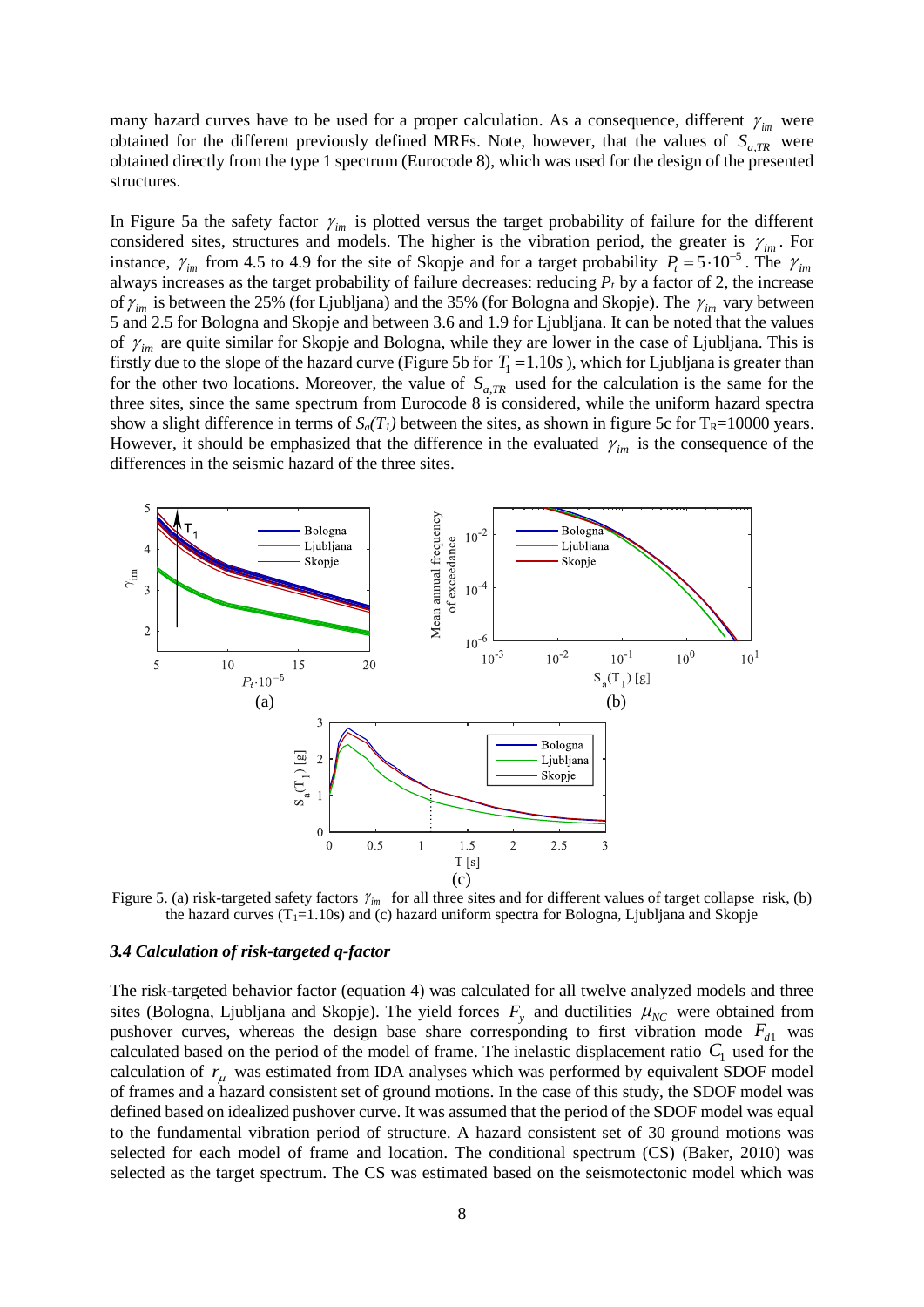used for the seismic hazard assessment of the European region carried out during the SHARE project (Woessner et al., 2015). The target spectrum was defined on the basis of a conditional period corresponding to the first vibration mode of the models of frames. The results of the seismic hazard analysis for locations of frames and a return period of 2475 years were considered. An example of the target spectrum for location of Bologna and spectra of the selected ground motions for  $T_1 = 1.10$  s are presented in Figure 6a. The set of ground motions were selected by the slightly modified algorithm proposed by Jayaram et al. (2011), taking into account the Strong ground motion database which was recently established (Šebenik & Dolšek 2016)by combining the NGA (Chiou et al. 2008)and the RESORCE (Akkar et al. 2014) ground motion databases. The selected ground motions correspond to events with magnitudes between 4.5 and 7, and source-to-site distances between 5 and 50 km which were recorded on soil having a shear-wave velocity in the upper 30 m between than 360 and 800 m/s. For ground motion selection the largest considered scale factor was set to 4.



<span id="page-8-0"></span>Figure 6. (a) acceleration spectra of the selected ground motions, the target spectrum for ground motion selection and the median value of the spectral accelerations of selected ground motions and (b) IDA curves using the nonlinear and elastic SDOF model

The intermediate results for the calculation of risk-targeted *q*-factor based on the pushover curves using model LR-A are presented in [Table 2,](#page-8-1) for the three MRFs located in the site of Bologna and with  $\gamma_{im}$ related to target collapse risk  $P_t = 5 \cdot 10^{-5}$ . In Figure 7 the results for  $P_t = 5 \cdot 10^{-5}$  are plotted.

<span id="page-8-1"></span>

| Table 2. Calculation of q-factor for all<br>MRFs, LR-A model, site Bologna |  |  |  |  |  |  |
|----------------------------------------------------------------------------|--|--|--|--|--|--|
| <b>MRF</b> $r_s$ $r_\mu$ $\gamma_{im}$                                     |  |  |  |  |  |  |
| 6S3B 7.16 5.46 4.77 8.19                                                   |  |  |  |  |  |  |
| <b>3S3B</b> 6.65 5.54 4.78 7.71                                            |  |  |  |  |  |  |
| <b>3S5B</b> 6.45 5.66 4.66 7.80                                            |  |  |  |  |  |  |



models, all sites

In the conventional force-based design (e.g. Eurocode 8) all the structures for all the sites would be designed with the same q-factor. In a risk-targeted approach, instead, the q-factor values can change significantly depending on structure and site. Different structural models for seismic assessment of the same frame also lead to different results. In particular, the q-factors values vary from 7.2 to 10.0 for Bologna, from 10.9 to 14.5 for Ljubljana and from 7.7 to 11.0 for Skopje. The impact given by the location is the most significant due to the large difference of spectral values for a given return period. The *q* factors for the site of Ljubljana are the highest for the same reason why the  $\gamma_{im}$  are the lowest. Therefore, the uncertainty which affect the q-factor cannot be simply neglected. However, all the values for the risk-targeted  $q$ -factor are higher than the value of q factor used in design ( $q = 6.5$ ), even if the target probability of collapse is very low. This outcome is investigated in details in the following.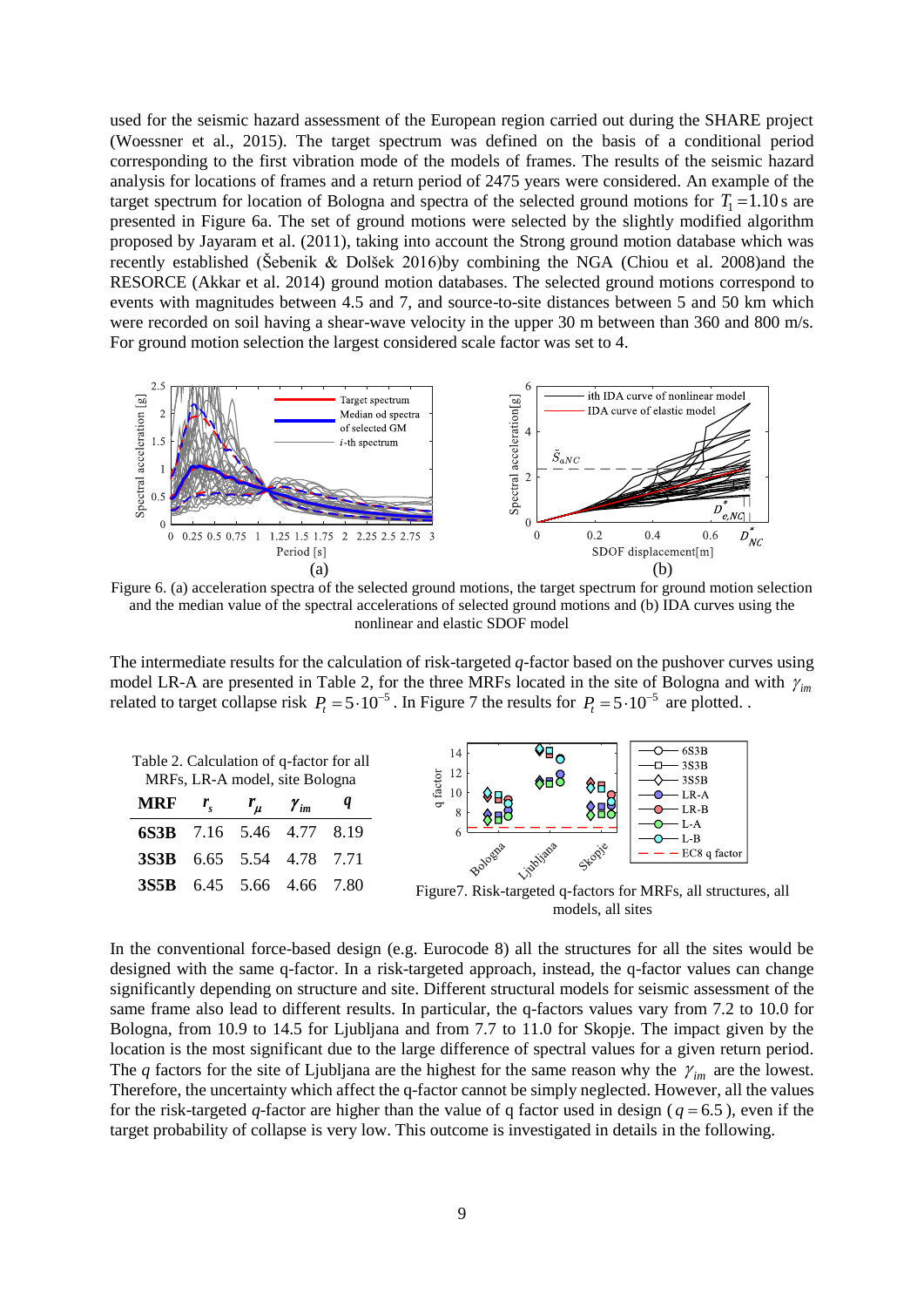## **4. RISK-TARGETED Q-FACTOR WITH CONSIDERATION OF LIMIT STATE OF DAMAGE LIMITATION**

In the previous section it has been found that the investigated frames are characterized by a large value of overstrength (see [Table 2\)](#page-8-1). However, in the process of calculation of overstrength factor, it has not been considered that the design was governed by the damage limitation requirement, which was prescribed by limiting the maximum interstorey drift to 0.075% of the storey height. This means that the design base shear, which was used for the calculation of risk-targeted *q*-factors, actually did not affect the resistance of structural elements. Therefore the large values of *q*-factors presented in Figure 7b would not control the design of the new structure, if the DL requirement would be fulfilled.

Thus it can be realized that the design base shear  $F_d$  for the evaluation of the overstrength factor is the base shear used for checking the DL limit state, which is, according to Eurocode 8 (CEN 2004), defined as:

$$
F_d = vF_e \tag{6}
$$

where  $\nu$  is the reduction factor which takes into account the lower return period of the seismic action associated with the damage limitation requirement and  $F_e$  is the base shear associated with the elastic spectrum of Eurocode 8 and the return period of 475 years. In the Eurocode 8,  $v = 0.5$  for buildings of ordinary importance. Therefore, if the DL limit state controls the design, the overstrength of the structure can be calculated as:

$$
r_{s,DL} = \frac{F_y}{V F_e} \tag{7}
$$

The damage limitation requirement can be fulfilled by an adequate stiffness. When DL requirement is not fulfilled, dimensions of cross-sections have to be increased, which consequently increases the strength. If it is not necessary to account for the DL requirement, the resulting structures can have very low strength, which may not necessary be safe against collapse  $(P_C > P_t)$ .

The trend of the new draft of Eurocodes is to neglect the damage limitation requirement in the design phase. In such a case, a more accurate evaluation of behaviour factors would be needed in order to ensure that  $P_C \leq P_t$  and, more important, to ensure that the expected annual loss due to earthquakes would be reasonably low. Without consideration of DL requirement, the expected performance of MRFs may not be economical on longer period of time. The simplest way to solve this issue is to increase the strength of the structure. It makes sense that the strength is increased in such a way that the overstrength factor used for the calculation of risk-targeted behaviour factor is estimated according to equation 7.

The values of DL-based overstrength factors, presented in Table 3 for LR model, are much lower than those presented in Table 3. It is quite interesting that for all three structural configurations the overstregth factor with consideration of DL requirement is around 2. The  $r_{s,DL}$  is mainly affected by the difference between the mean and the design values of the material properties, by the selection of sections from catalogues, by structural system and by some other design factors (e.g. capacity design requirement). It can also be shown from theory that based on few assumptions, the  $r_{s,DL}$  is equal to around 2.

| Table 3. $r_{s,DL}$ values for LR model |  |
|-----------------------------------------|--|
|-----------------------------------------|--|

| Frame          | 6S3B | <b>3S3B</b> | <b>3S5B</b> |
|----------------|------|-------------|-------------|
| $\mathbf{r}_s$ | 2.20 | 2.00        | .98         |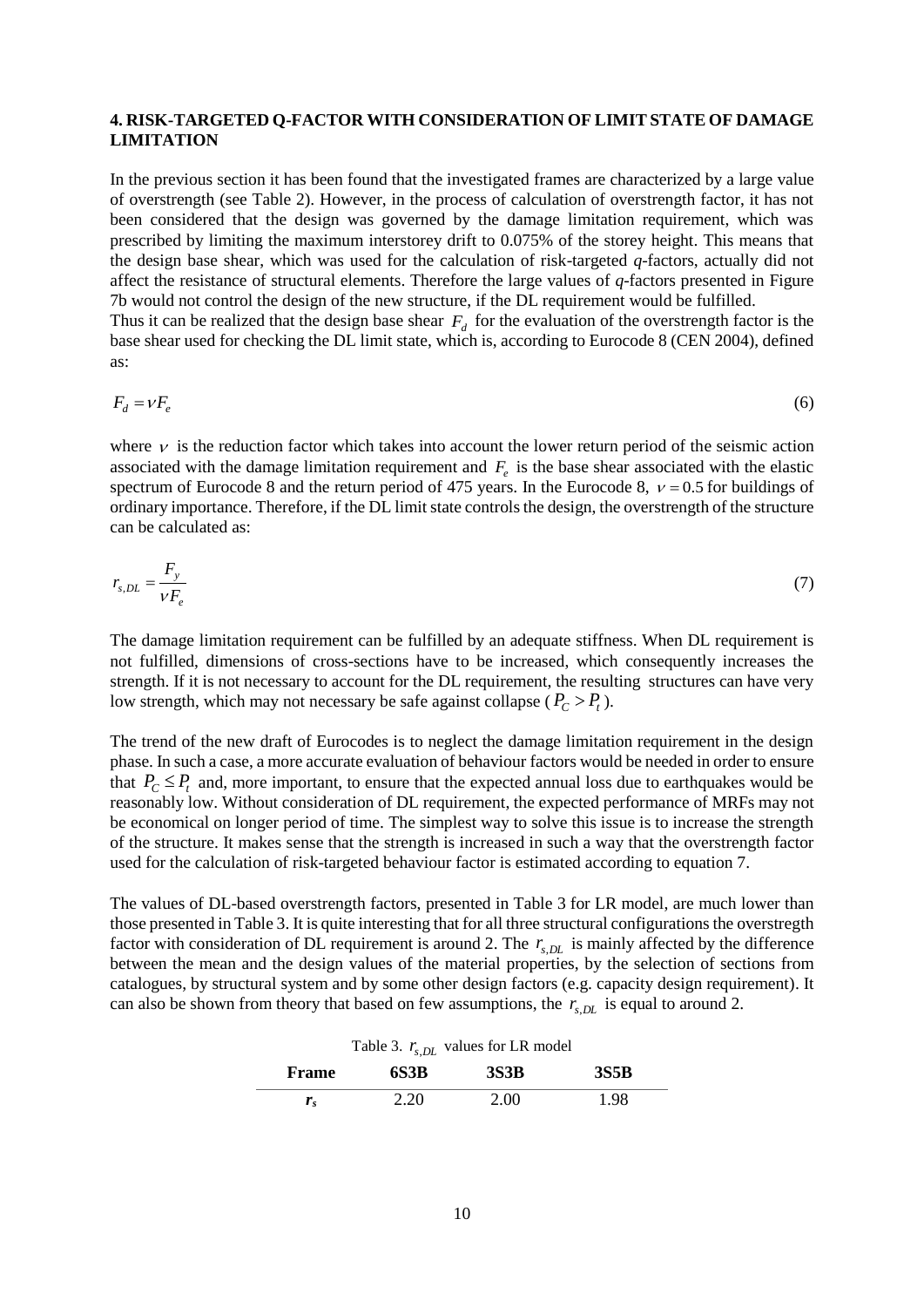

Figure 8. The risk-targeted q-factors with consideration of DL requirement for all investigated MRFs, model types and sites and for two values of target risk  $\hat{P}_t = 5 \cdot 10^{-5}$  and  $P_t = 2 \cdot 10^{-4}$ 

The risk-targeted behaviour factors obtained by assuming  $r_s = r_{s,DC}$  are presented in Figure 8 for  $P_t = 2 \cdot 10^{-4}$  and  $P_t = 5 \cdot 10^{-5}$ . These values are up to 77% smaller than those presented in Figure 7. If  $P_t = 2 \cdot 10^{-4}$ , the q-factors varies from 4.1 to 5.7, from 6.0 to 8.0 and from 4.4 to 6.2, respectively, for Bologna, for Ljubljana and for Skopje. Reducing  $P_t$  by a factor of 4 (from  $P_t = 2 \cdot 10^{-4}$  to  $P_t = 5 \cdot 10^{-5}$ ), the q-factors decrease up to the 47%. Moreover, different modeling approaches lead to different q factors, which varied up to the 30% (for the case of Skopje, MRF 3S5B). The large difference between the sites is due to the difference in terms of  $\gamma_{im}$ , as explained in the previous section.

The resulting q-factors, which are meant to fulfill the NC limit state without applying the DL requirements, are lower than the value proposed by EC8 ( $q = 6.5$ ). Therefore, if the designer doesn't want to fulfill DL limitations (like in the new draft of Eurocode 8), the risk-targeted q-factors (Figure 8) should be used in order to ensure  $P_C \leq P_t$ . However, it should be noted that all the values presented for q factors were evaluated considering overstrength and ductility factors based on pushover analysis, without checking the design with iterative process in order to prove their accuracy.

## **5. CONCLUSIONS**

The behaviour factor based on risk formulation is site-specific, structure-specific and depends on a target risk. Thus the formulation can be very useful for the calculation of adequate values of the behaviour factor for complex infrastructures, for which the acceptable target risk should be lower than that of ordinary buildings, and for which very specific limit states can be defined. In addition, the formulation of the risk-targeted behaviour factor can be used for different studies which can help to understand the dependence of the behaviour factor to all input parameters.

In the study it was shown that the values of the behaviour factors quite significantly depend on the seismic hazard function although only the sites with the same level of seismic intensity were taken into account. However, these results can be carefully interpreted, since the seismic hazard function associated with long return periods are highly uncertain. It was also found that the risk-targeted safety factor increases with decreasing target probability of failure. For example, reducing  $P_t$  by a factor of 2, the value of  $\gamma_{im}$  increased up to the 35%. The behaviour factor can be also quite sensitive to the modelling uncertainties. However, further studies are needed in order to better consider the capacity of steel columns and beams.

This study also showed that, if the DL requirements are not considered in the design phase, the behaviour factors should decrease up to the 77% in order to ensure  $P_C \leq P_t$ . This outcome, however, is affected by several approximations, which should be further investigated

It is hoped that the calibration of risk-targeted behaviour factors and safety factors for steel structures is the first step to more comprehensive procedure for resilience-targeted design of petrochemical plant, which will overcome the current code provisions. This can be of great interest for industry as well as for